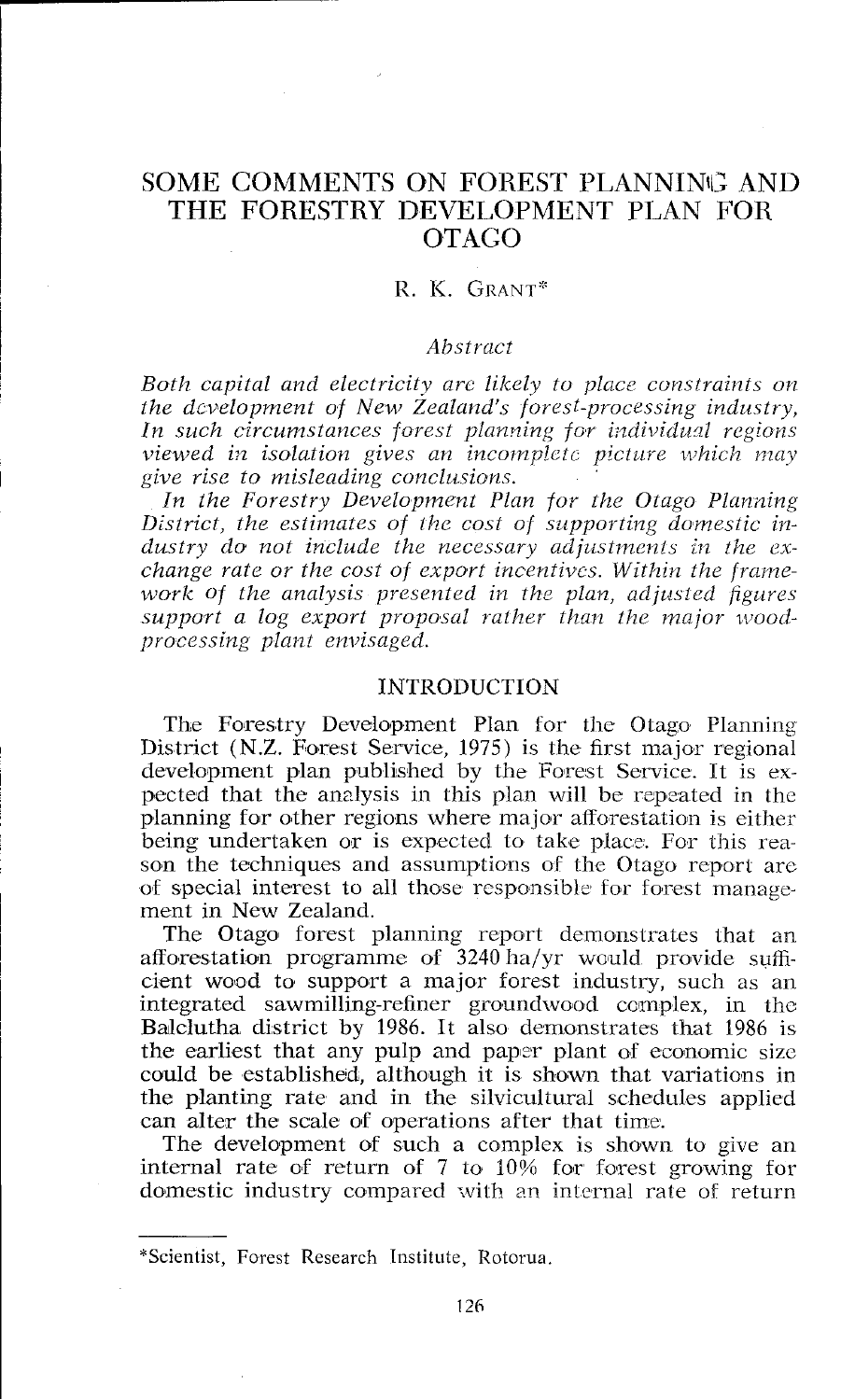of about 11% for a log export scheme. However, the woodprocessing complex is preferred because of the impact it has on regional and national development. For all the alternatives investigated, and for both optimistic and pessimistic cost and price assumptions, the value of the processing industry to both the national and regional economies is shown to be sufficient to offset the difference in forest profit between thc log export regime and the other regimes.

There are a number of assumptions implicit and explicit in the valuation of the developmental effects. The principal ones are:

- $(1)$  For every person employed in forestry and the dependent forest industries, one additional job is created outside these industries.
- $(2)$  For every 25 jobs not created in the Balclutha area, the local population will decline by 100, with 80 people going to Auckland and 20 going to the Hamilton/Bay of Plenty /Hawke's Bay areas.
- (3) People shifting to Auckland would bear a share of the cost of the Auckland rapid rail scheme and a share of the cost of the Auckland district roading scheme.
- (4) People moving from Balclutha would suffer increased social costs because they would have to travel further to work than if they had remained in Otago.
- $(5)$  People moving north to work would work in domestic manufacturing industries which require more protection from imports than pulp manufacture.

#### THE ASSUMPTIONS

There can be considerable discussion about the validity of these assumptions and their presentation in the report.

For example, the employment multiplier\* evident in forestprocessing plants has been found to be 1.45 in Scotland (Greig, 1971), 1.55 in Australia (Reilly, 1974), and between 1.1 and 1.4 in New Zealand (Grant,  $1976$ ). The multiplier used in the Otago plan (2.0) is consequently much higher than could be justified on past experience. This is an important difference since most  $(80 \text{ to } 90\%)$  of the social benefits of the Otago scheme are attributed on a "per person employed" basis. In fact, using an employment multiplier of  $1.5$  instead of

<sup>&</sup>quot;The ratio of employment created within the forest-processing plant to the total employment created inside and outside it.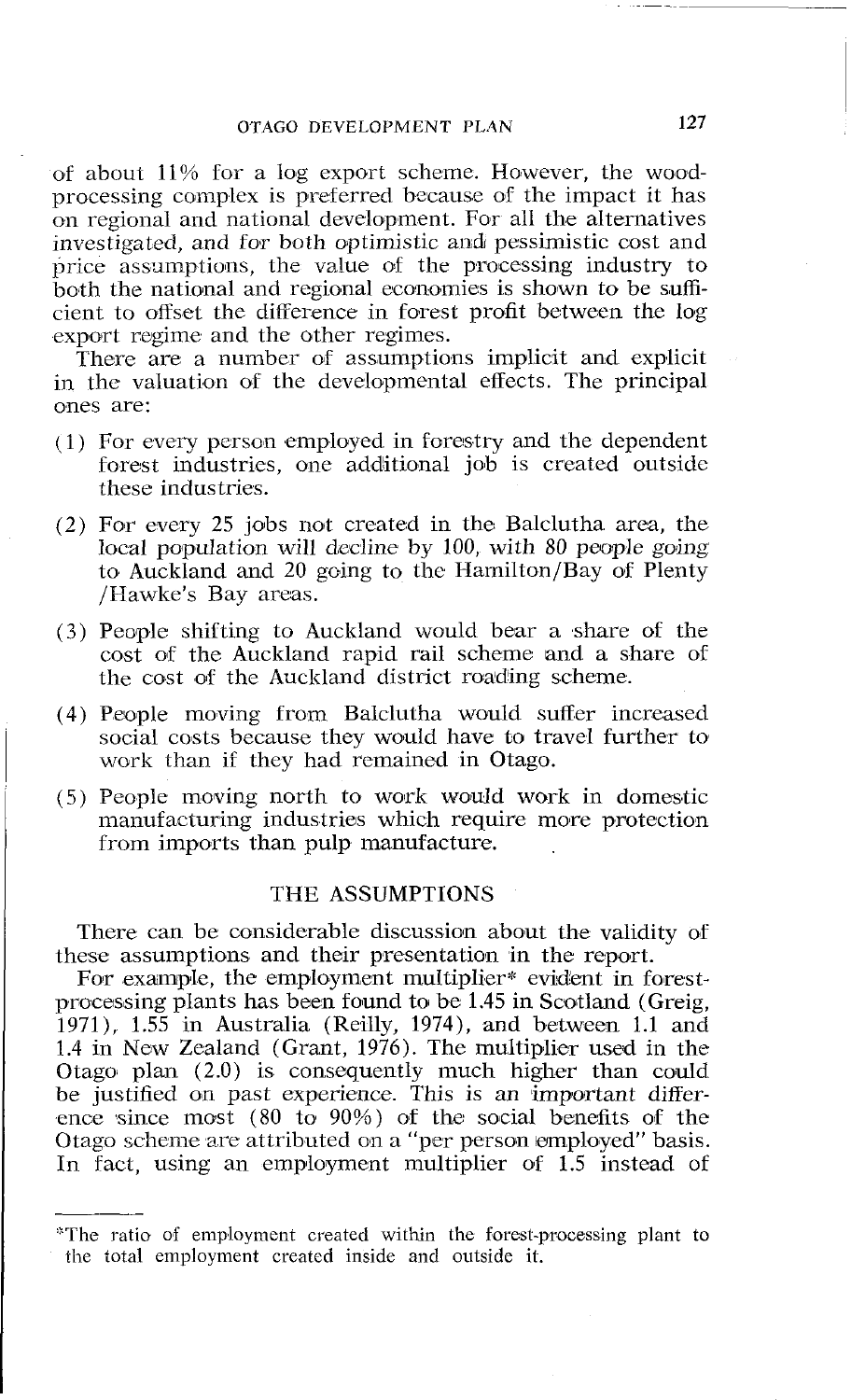the 2.0 used in the study would reduce the social benefits by 20 to 22.5% and would be sufficient to make the total net benefits of some of the afforestation and processing proposals negative for the more pessimistic cost and price assumptions examined. Unfortunately, the use of such a high employment ratio is not discussed nor is any analysis presented to show the sensitivity cf the conclusions to changes in this ratio.

In addition, no evidence is presented in support of the migratory process to Auckland and the Bay of Plenty described in the report. This assumption must be treated as merely an assertion, with many other migratory patterns equally plausible. For example, the advent of major wood-processing plants in the King Country, nickel smelting in Westland, fish processing in Southland, or petrochemical industries in the Taranaki region could encourage a migratory movement to those areas at the expense of the Bay of Plenty and Auckland regions. In such circumstances, workers would incur no greater travel costs than if they had stayed in Otago. Unfortunately, 50% of the social benefits of the afforestation and manufacturing proposals are savings in the social costs of travel associated with keeping people in Otago rather than Auckland. Since other migratory patterns appear equally plausible, these social benefits can at best be regarded as "in doubt". If they did not eventuate, the Oago scheme proposals would again fail to make a positive contribution for the more pessimistic cost and price assumptions examined.

However, the greatest single social benefit attributed to the development of a wood-processing plant in Balclutha is the cost of protecting domestic industry in Auckland. This is calculated to be between  $.48$  and  $\frac{54}{6}$  of the total social benefits of the scheme. Again, there is no discussion of why the only alternative to a wood-processing complex in Balclutha is a proftected industry in Auckland. This is only one of the possibilities, and perhaps the least likely. There will probably, for example, be sufficient wood resources in New Zealand for more wood-processing plants than the country will have the resources to establish. Any of these industries could be regarded as alternatives to wood processing in Otago.

Notwithstanding these objections, the actual calculation of the cost of protecting domestic industry in Auckland is in error. While it is possible to estimate effective rates of protection accorded various industries at current exchange rates, it is essential to include the exchange rate adjustment (necessary for the economy to maintain balance of payment equilibrium under free trade) in estimating the true monetary cost of protection (Corden, 1966: Balassa and Schydlowsky, 1968; Balassa, 1971, p. 24). No correction for the exchange rate adjustment has been made in the calculations for the Otago plan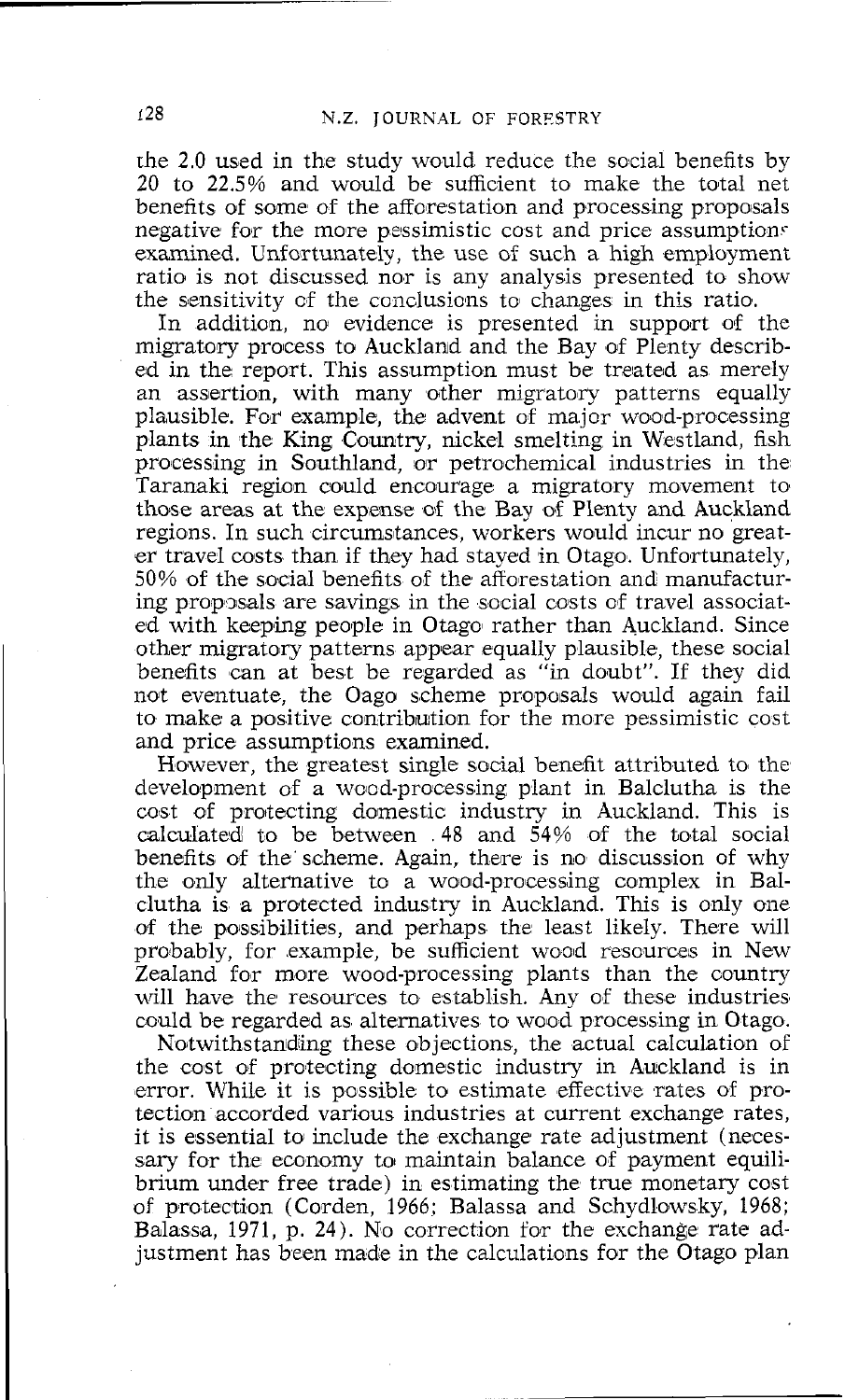# OTAGO DEVELOPMENT PLAN 129

and for this reason the inclusion of the cost of protecting Auckland's domestic industry in the social benefits of the scheme is invalid. In fact, at the free trade equilibrium exchange rate estimated by Scobie and Johnson (1974) it is unlikely that New Zealand industry would require pmtection. consequently, the best estimate of the cost of protecting domestic industry in Auckland is zero. For this reason the cost of protection should be subtracted from the social benefits given in the Otago plan.

# TABLE 1: PRESENT VALUE OF SOCIAL BENEFITS OF PRESENT VALUE OF SOCIAL BENE<br>PROCESSING -- REVISED ESTIMATES<br>(million dollars) interest rate 10%)  $PROCESSING - REVIEW$  ESTIMATES<br>(million dollars -- interest rate 10%)

|                                                 | COST AND PRICE ASSUMPTIONS UNFAVOURABLE TO PROCESSING<br>Alternatives* |                    |              |
|-------------------------------------------------|------------------------------------------------------------------------|--------------------|--------------|
|                                                 | Ι                                                                      | Н                  | Ш            |
| Total social benefits given in<br>Less          | 7.720                                                                  | 8.419              | 8.471        |
|                                                 | 3.463<br>2.1                                                           | 3.417<br>2.6       | 3.454<br>2.7 |
| Less                                            | 2.157                                                                  | 2.402              | 2.317        |
| Opportunity cost of log exports                 | 5.372                                                                  | 6.852              | 7.207        |
| Net benefits of processing $-3.215$             |                                                                        | $-4.450$           | -4.890       |
| COST AND PRICE ASSUMPTIONS FAVOURING PROCESSING |                                                                        |                    |              |
|                                                 | I                                                                      | Alternatives*<br>Ħ | Ш            |
| Total social benefits given in the<br>Less      | 15.133                                                                 | 16.680             | 16.595       |
| Value of protection†                            | 6.925<br>2.1                                                           | 7.034<br>2.6       | 6.908<br>2.7 |
| Less                                            | 6.108                                                                  | 7.046              | 6.987        |
| Opportunity cost of log exports                 | 1.212                                                                  | 1.960              | 2.235        |

FAlternatives 1-111 represent different management regimes in the Otago plan.

*Net benefits of processing* ........... 4.896 5 .086 4.752

†The value of protection given in the Otago plan. This valuation is in error because no allowance was made for the exchange rate adjustment necessary to ensure foreign exchange equilibrium under free trade.

:!Export incentives were calculated from the value of exports given in the table on p. 61 in the original report, and the 1974 rates of export incentive  $(20\%)$ .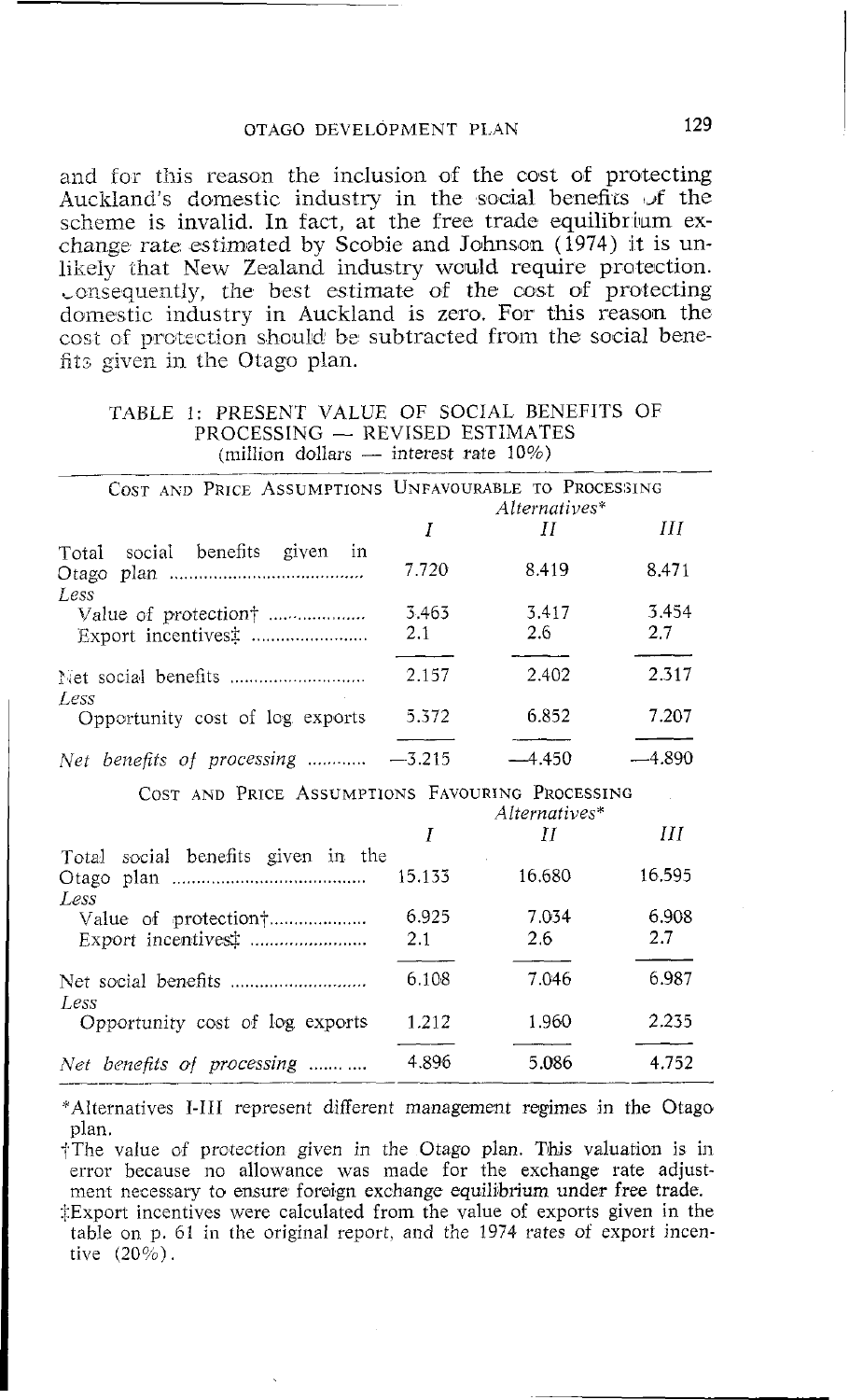Further, the analysis in the Otago plam does not include the export incentive allowance which is available for exported manufactured products but not for the export of logs. Table 1 shows the impact of these last two errors on the estimates of the net social benefits of processing given in Table 19 (p. 58) of the Otago plan.

Their impact is dramatic. The afforestation and manufacturing scheme described in the report fails to make a positive net contribution except under the most favourable cost and price assumptions.

Moreover, in addition to the considerable uncertainty surrounding the malor assumptions behind the social benefits given in the Otago plan, their presentation gives the impression that the social benefits are attributable to the processing. In fact, an average of 65%\* of the employment generated by the scheme is in forestry and logging. These jobs would also be provided by an export log scheme. Thus, while not all of the social benefits apply equally to both mill and forest workers, a considerable part of the social benefits of the scheme would also apply for a log export proposal.

There are also some relevant costs which have been omitted from the analysis. One important one is the social cost of the electricity the processing plant uses. If the cost of electricity to the processmg plant is to be the average unit price of all New Zealand's electricity sales, as the report suggests, the nation will have to bear considerable social costs since the replacement cost of this electricity will be several times the current average sale price (Shirtcliffe and Johnson, 1975). 'This difference in costs should be charged as a social cost against processing.

These factors all tend to further reduce the net benefits given in Table I. But in the Otago plan the processing plant was assumed to be profitable and therefore made a positive contribution to the total benefits of the scheme. This profit would partly offset any negative social benefits attributed to the scheme.

However, when the errors in the estimates af the benefits associated with the protective structure are corrected, the total net benefits of the scheme are positive only for the more optimistic cost and price assumptions, which favour processing. With the consliderable uncertainty about both the valuation and the appropriateness of many of the major social benefits, the profitability of processing is not likely to be sufficient to make the scheme provide a positive total net benefit.

<sup>\*</sup>Total discounted percentage of the workforce employed in forestry and logging.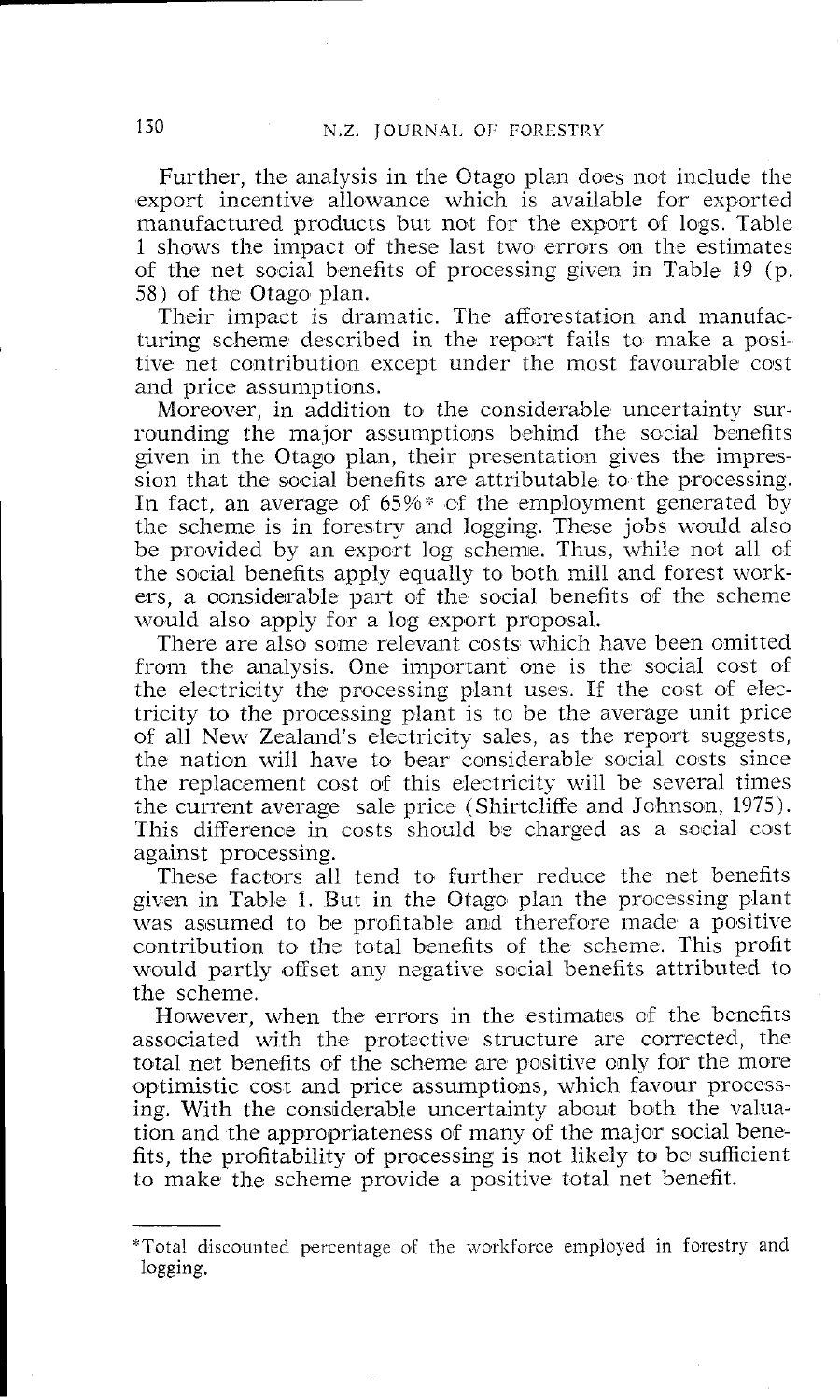## *OTAGO DEVELOPMENT PLAN* **131**

For all these reasons the case presented in the Forestry Development Plan for Otago fails. It cannot be said to have shown that a wood-processing plant in Otago is in the national interest. In terms OF the case presented in the report, a log export scheme is likely to have greater economic merit than an energy-intensive scheme of the kind the report envisages.

## IMPLICATIONS FOR FOREST PLANNING

Two important implications for forest planning arise from this examination of the Otago plan.

Any valuation of the social impact of a wood-processing project cannot be considered in isolation. Because both electricity and capital are likely to be constraints on the development of wood-processing plants by 1990, it is necessary to coordinate the development of projects in different parts of the country. The 1969 National Forestry Planning Model (Familton, 1969) did spread the development of major wood-processing projects over time and in 1992, the only period when two projects were planned, one was in Otago-Southland and one was in Hawke's Bay. No similar exercise is available for the expanded afforestation programme of 55 000 ha/yr.

Furthermore, over the last 5 years private planting has risen considerably in importance and it is possible that within the next 15 to 25 years there will be sufficient woad for major wood-processing plants based on private forest resources. The development of such processing needs to be coordinated with processing based on state resources. A comprehensive national review of forest and forest industries development to consider these points should be a prerequisite to the development of regional plans. Within this framework a national oost-benefit analysis of alternative forest-based industries\* in a region would include the comparison, between regions, of the opportunity cost to the forest of not exporting logs, an economic assessment of the differences in the regional effects and export incomes, and a comparison of the use of scarce resources.

The second major point to emerge from the analysis of the Otago plan is the importance of the differences in forest profitability in growing different crop types. For if economic criteria are to be used it is apparent from analysing the Otago plan that, where regional employment effects are similar, wood-processing projects will be allocated to regions with the lowest opportunity cost of not exporting logs.

*<sup>&</sup>quot;Export* logs is an industry in *this context.*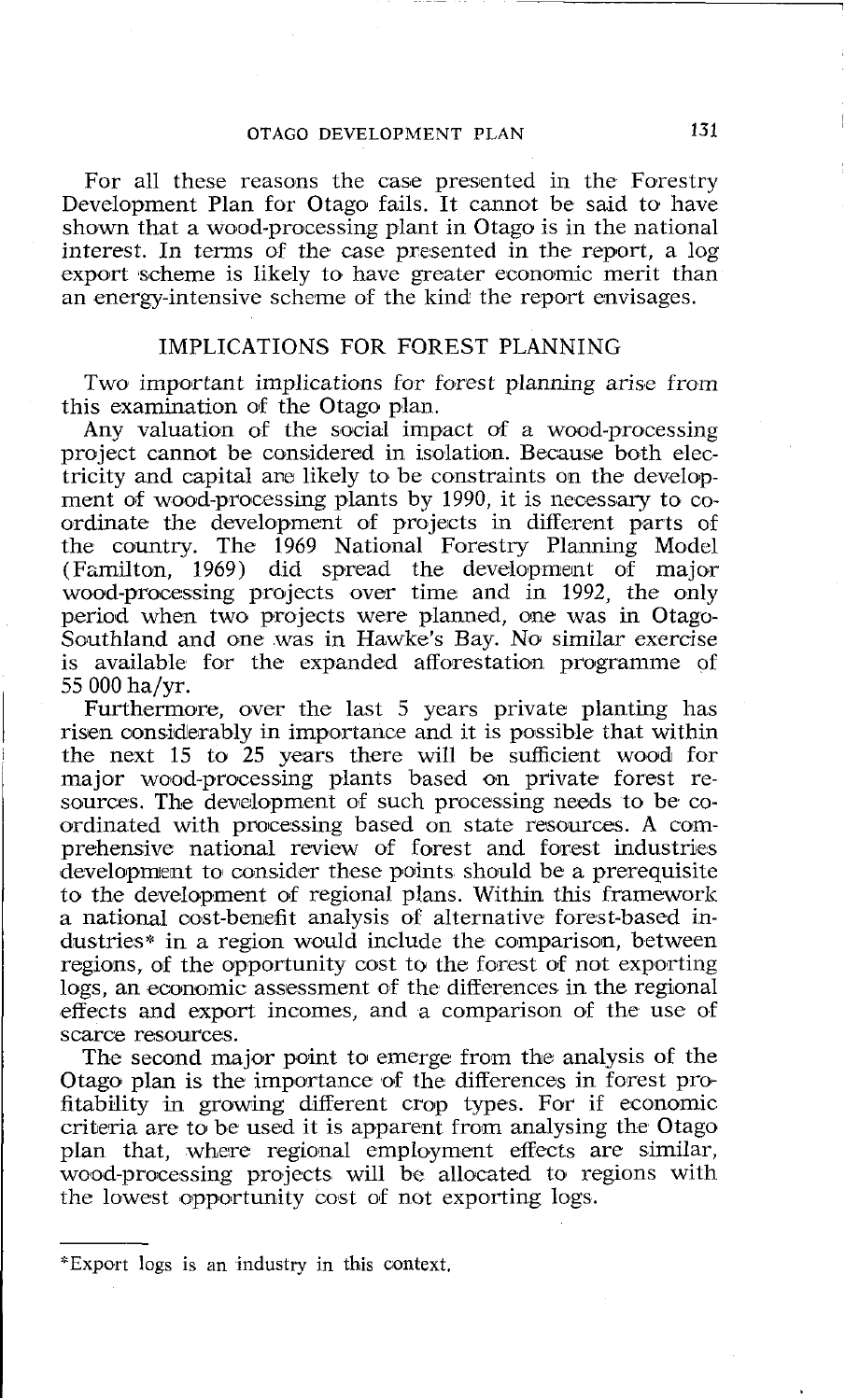For management by economic criteria to be a feasible proposition it is necessary to know the growing, logging, and transport costs of the different crop types at each major project area in New Zcaland. In turn this requires at least an assessment of the site quality in each area. Since wood density also plays an important part in the cost of wood per tonne of pulp, each area should also be rated in terms of the basic density of wood produced there. When forest profitability studies arc extended to include the evaluation of pulpwood rotations, it should be possible to evaluate the cost of growing each crop type in each location.

## **CONCLUSIONS**

Within the framework presented in the report, the economic value of the net national social benefit would most probably be greatest for an export log scheme, a finding that is contrary to the conclusions presented in the plan. This does not mean that a wood-processing complex for Otago is inappropriate. All that is implied is that, on the social benefits of regional development presented in the Otago plan, the case has failed.

More important is the fact that, even had the Otago plan succeeded in making a case for a major wood-processing complex in Otago on regional development grounds, the conclusion would have been invalid because it had failed to consider the way in which this project would interact with projects in other areas.

When projects are competing for scarce resources, a coordinating national plan is a prerequisite io valid regional planning. The features that the national plan should be most intimately concerned with are (1) assessing the impact of scarce resources on forest utilisation,  $(2)$  comparing the costs of production of the different crop types in the major project areas, and (3) measuring the differences in the national and regional impacts of the different proposals. Within this national framework regional development plans will provide an invaluable guide to forest management.

#### **REFERENCES**

Balassa, Bela, 1971. *The Structure of Protection in Developing Countries.*  Johns Hopkins Press, Baltimore. 375 pp.

Balassa, Bela; Schydlowsky, D. M., 1968. Executive tariffs, domestic cost of foreign exchange, and the equilibrium exchange rate. J. *Pol. Econ.,*  76: 348-61).

Corden, W. M., 1966. The structure of a tariff system and the effective protective rate. J. *Pol. Econ.,* 74: 221-37.